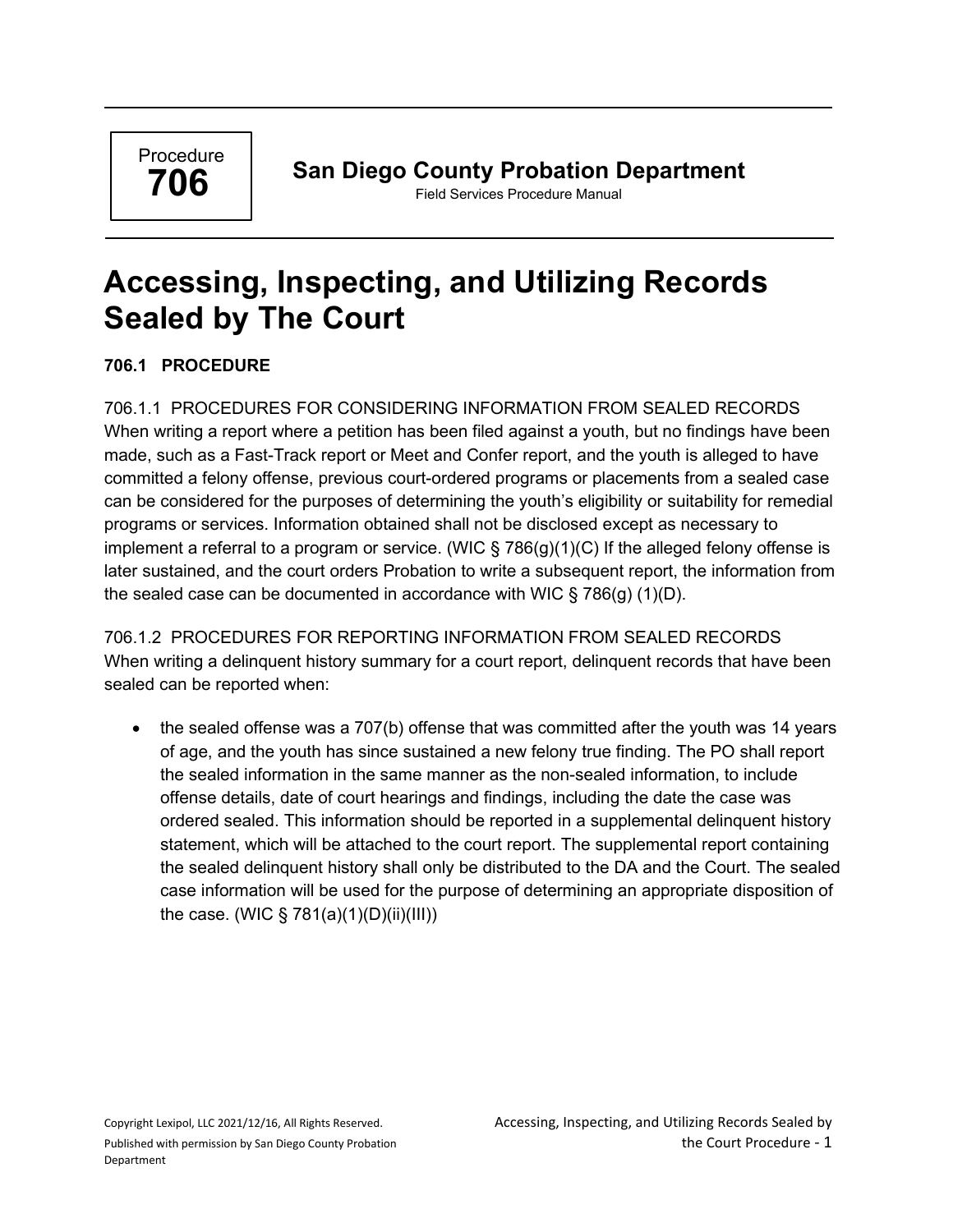## **San Diego County Probation Department**

Field Services Procedure Manual

- submitting a Deferred Entry of Judgment (DEJ) report. The PO shall report the sealed information in the same manner as the non-sealed information, to include offense details, date of court hearings and findings, including the date the case was ordered sealed. This information should be reported in a supplemental delinquent history statement, which will be attached to the court report. The supplemental report containing the sealed delinquent history shall only be distributed to the DA and the Court. The case information will be used only to determine DEJ eligibility or is ineligible for a program of supervision per WIC 654.3.  $(WIC \S 786(g)(1)(A))$
- the youth sustained a felony true finding. The PO shall report the sealed information in the same manner as the non-sealed information, to include offense details, date of court hearings and findings, including the date the case was ordered sealed. This information should be reported in a supplemental delinquent history statement, which will be attached to the court report. The supplemental report containing the sealed delinquent history shall only be distributed to the DA, court, and youth's counsel. The sealed case information will be used for the purpose of determining an appropriate disposition. (WIC  $\S 786(q)(1)(D)$ )
- the DA's Office is requesting the youth be transferred to adult court. The PO shall report the sealed information in the same manner as the non-sealed information, to include offense details, date of court hearings and findings, including the date the case was ordered sealed. This information should be reported in a supplemental delinquent history statement, which will be attached to the court report. The supplemental report containing the sealed delinquent history shall only be distributed to the DA, court, and youth's counsel. The sealed case information will be used for the purpose of determining if a transfer is appropriate. (WIC § 786(g)(1)(E))

#### 706.1.3 ACCESSING SEALED CASE INFORMATION AND THE SDRRC II

There are five circumstances when probation officers are allowed to access sealed case information. The probation officer will use the sealed case information for completing the SDRRC II assessment as stated below:

**WIC § 781(a)(1)(D)(ii)(III)**: Allows the probation officer, the DA and Court to access sealed case information when the sealed case is a 707(b) offense which the youth committed after the age of 14years, and the new offense is a felony, for the purposes of determining an appropriate disposition. Because the SDRRC II score impacts the probation officer's disposition recommendation, information from sealed cases accessed per WIC § 781(a)(1)(D)(ii)(III) will be used when completing the SDRRC II.

**WIC § 786(g)(1)(A)**: Allows the probation officer, DA and Court to access sealed case information to determine DEJ Eligibility or if the youth is eligible for program of supervision per WIC § 654.3. Because the SDRRC II is not created for the purposes of determining DEJ eligibility or WIC § 654.3 eligibility, information from sealed cases accessed per WIC § 786(g)(1)(A) will not be used when completing the SDRRC II.